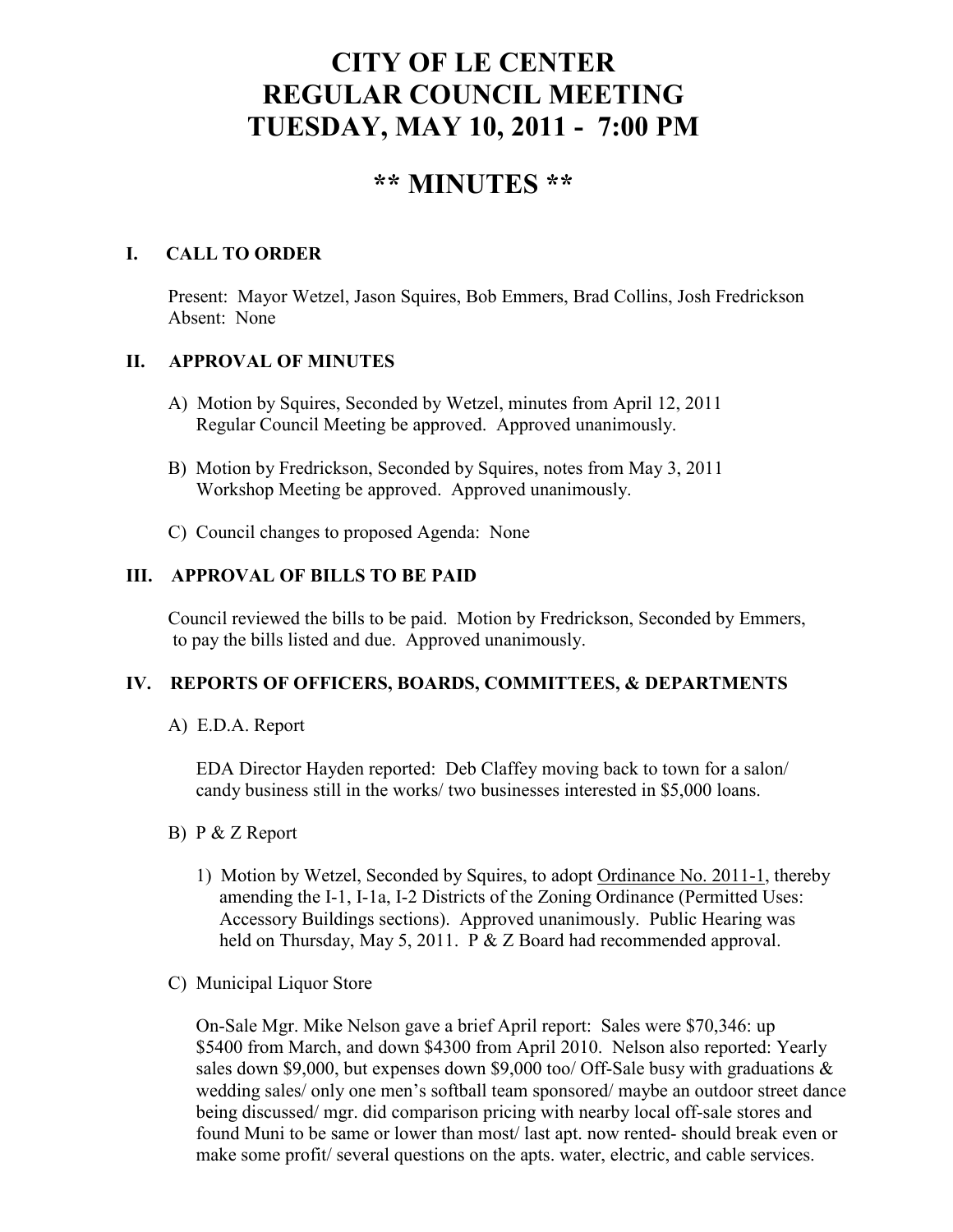D) Police Department

Police Chief Pfarr reported on the police activities for month of April: 133 calls/ 2,550 miles patrolled. Pfarr also reported: still comparable number calls as 2010/ busy with thefts/ public please call in any suspicious behavior.

E) Water, Sewer, Streets, Parks

Public Works Superintendent Curt Roemhildt gave his monthly report:

- Water- Well #4 still not repaired/ Bolton & Menk has no answer yet on why it's failing/ so far, Bolton & Menk is paying for the investigation/ hydrants all flushed.
- Wastewater- seeking prices to re-coat the main lift-station in concrete/ Pat K. awarded Class B Operator as Section Champ.
- $\triangle$  Parks- kids already stole 16 rolls of TP after 1<sup>st</sup> day bathrooms were open. All bathrooms now locked; opened only for events.
- Refuse- grass and leaves all picked up/ two truckloads of chippings taken in.
- $\div$  Pool- cleaning up the floor bottom; water in soon/ open June 6/ lessons June 13.
- Streets- winter very hard on city streets with numerous frost boils/ will repair the two spots agreed to at the workshop meeting.  $(E, T)$ yrone  $\& E$ . Lanesburg)
- F) Bolton & Menk Engineering (Joel Hawbaker, Engineer)
	- 1) 2010-11 USDA Project- No to early loan payback, because they will not accept it.
	- 2) 2010 Minnesota Street Project- stumps being removed and sidewalks being cut/ next week= big work being done/ any punch list items call into Bolton & Menk/ need to meet with seeding & tree company/ Genelin & Germscheid corner: some established trees may have to come out to solve the problem.
- G) Pool Report- starting in June; pool mgr. attend the council meetings.
- H) Fair Association- Fair Board is taking bids to re-concrete out the green bldg. floor.

#### **V. PUBLIC FORUM**

There were no petitions, requests, or communications from the general public.

## **VI. OLD BUSINESS**

A) City Hall building repairs- yes seek prices to re-roof and paint inside entryway.